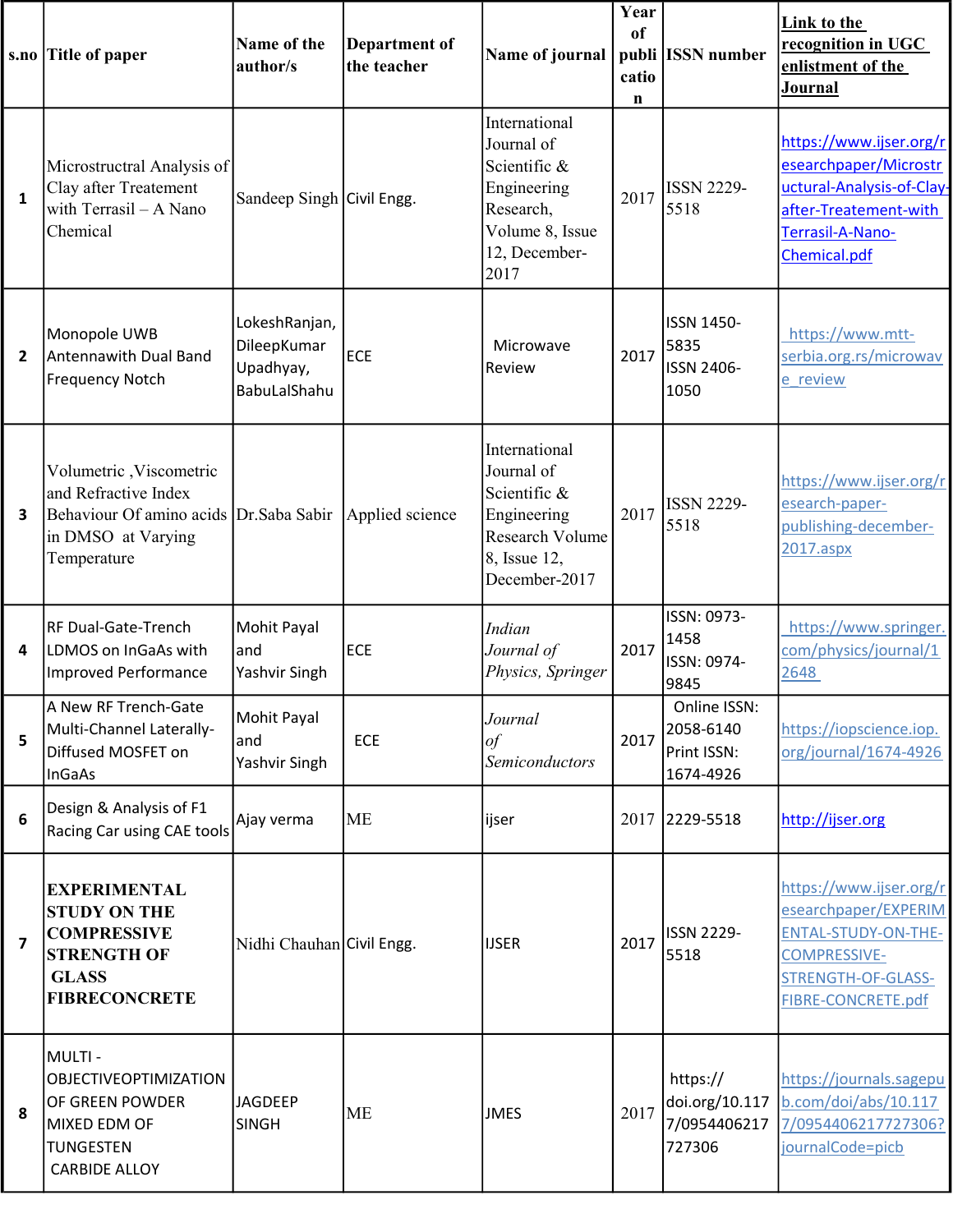| 9  | MODELING AND<br><b>OPTIMIZATION OF MULTI-</b><br>PERFORMATION<br><b>CHARECTERISTICS OF</b><br>POWDER- MIXED<br><b>EDM OF TUNGESTEN</b><br><b>CARBIDE ALLOY USING</b><br>INTELLIGENTDECISION -<br><b>MAKING TOOL</b> | <b>JAGDEEP</b><br><b>SINGH</b> | <b>ME</b>       | <b>WORLD</b><br><b>SCIENTIFIC</b>                                                                                 | 2017 | https://<br>doi.org/10.114<br>2/S021968671<br>750007X | https://www.worldscie<br>ntific.com/doi/abs/10.<br>1142/S0219686717500<br>07X                                                       |
|----|---------------------------------------------------------------------------------------------------------------------------------------------------------------------------------------------------------------------|--------------------------------|-----------------|-------------------------------------------------------------------------------------------------------------------|------|-------------------------------------------------------|-------------------------------------------------------------------------------------------------------------------------------------|
| 10 | <b>ANALYSIS THE</b><br><b>TEMPRETAURE OF WATER</b><br>WITH MASS FLOW RATE<br>IN THERMAL<br><b>RADITION</b><br>WITH GLASS SHEET AND<br><b>WITHOUT GLASS SHEET</b>                                                    | <b>ASHISH</b><br>KESARWANI     | <b>ME</b>       | <b>IJIR</b>                                                                                                       | 2017 | ISSN: 2454-<br>1362                                   | http://www.onlinejour<br>nal.in/IJIRV3I5/209.pdf                                                                                    |
| 11 | Multiple layer Text<br>security using Variable<br>block size Cryptography<br>and<br>Image<br>Steganography                                                                                                          | Ms.shivani<br>chauhan          | <b>CSE</b>      | <b>IEEE</b><br>International<br>Conference on<br>Computational<br>Intelligence and<br>Communication<br>technology |      | 2017 5090-6218                                        | https://ieeexplore.ieee<br>.org/document/797730<br><u>3</u>                                                                         |
| 12 | Energy consumption<br>pattern and scalability of<br>routing protocols for<br>heterogeneous MANETs                                                                                                                   | Dr. Mitul yadav CSE            |                 | Int. J.<br>Communication<br>Networks and<br>Distributed<br>Systems                                                | 2017 |                                                       | Int. J. Communication<br>Networks and<br>Distributed Systems,<br>Vol. 18, No. 1, 2017                                               |
| 13 | A study on various Job<br>Scheduling Algorithms in<br>Multi Cloud Environment                                                                                                                                       | Ashutosh<br><b>Bhatt</b>       | <b>CSE</b>      | <b>IJSER</b>                                                                                                      | 2017 | <b>ISSN 2229-</b><br>5518                             | https://www.ijser.org/r<br>esearchpaper/A-study-<br>on-various-job-<br>scheduling-algorithms-<br>in-Multi-Cloud-<br>Environment.pdf |
| 14 | ranking of heptagonal<br>fuzzy number using in<br>centre of centroids                                                                                                                                               | Dr. U.C.Gupta                  | Applied science | international<br>journal of<br>advance tech in<br>engg & science                                                  | 2017 | <b>ISSN 2348-</b><br>7550                             | http://www.ijates.com<br>/images/short pdf/150<br>0117248 IJATES 174.p<br>df                                                        |
| 15 | a heuristic genetic<br>algorithm for BI-CRITERIA<br>flow shop scheduling with<br>fuzzy processing time and<br>due time                                                                                              | Kumar<br><b>Harendra</b>       | Applied science | Bulletin of Pure &<br>Applied Sciences-<br>Mathematics and<br><b>Statistics</b>                                   |      | 2017 0970-6577                                        | http://www.ijour.net/ij<br>or.aspx?target=ijor:bpa<br>sms&volume=36e&issu<br>e=2&article=003                                        |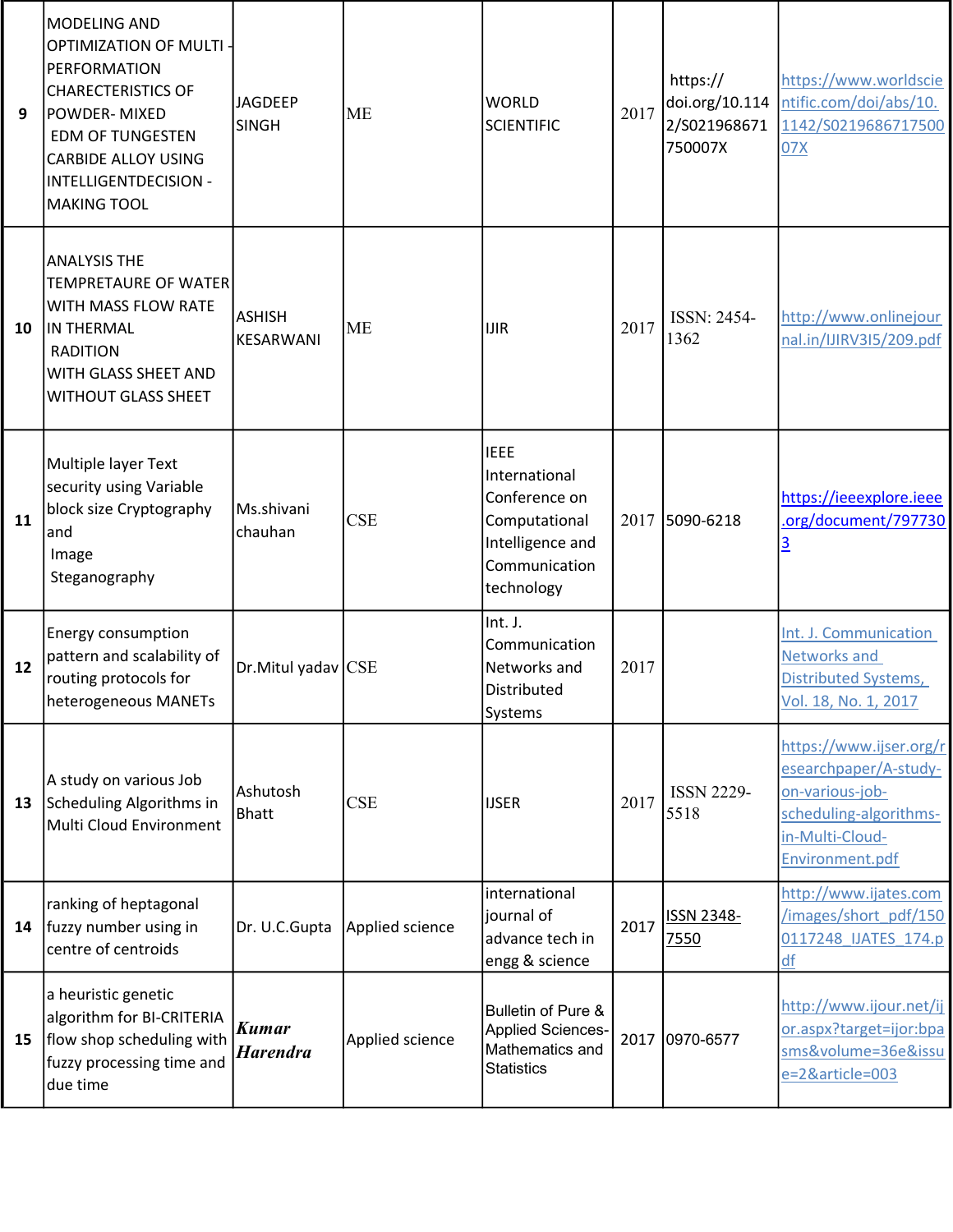| 16 | Centrifugal Pump working<br>as turbine in various<br>water resources of<br>Uttarakhand                     | Vipin Uniyal,<br>Himanshu<br>Nautiyal | Mechanical<br>Engineering | <b>IJSER</b>                                                                                                 | 2017 | <b>ISSN 2229-</b><br>5518 | https://www.google.co<br>m/url?sa=t&source=we<br>b&rct=j&url=https://w<br>ww.ijser.org/researchp<br>aper/Centrifugal-Pump-<br>working-as-turbine-in-<br>various-water-<br>resources-at-<br>Uttarakashi-in-<br>Uttarakhand.pdf&ved=<br>2ahUKEwjSnq2ApuLpA<br>hUdyDgGHdNEDnoQFj<br>AAegQIAhAB&usg=AOv<br>Vaw2Zd62YfVusdIDS51<br>oZnRus |
|----|------------------------------------------------------------------------------------------------------------|---------------------------------------|---------------------------|--------------------------------------------------------------------------------------------------------------|------|---------------------------|--------------------------------------------------------------------------------------------------------------------------------------------------------------------------------------------------------------------------------------------------------------------------------------------------------------------------------------|
| 17 | Centrifugal Pump working<br>as turbine in various<br>water resources of<br>Uttarakhand                     | Vipin Uniyal,<br>Himanshu<br>Nautiyal | Mechanical<br>Engineering | <b>IJSER</b>                                                                                                 | 2017 | <b>ISSN 2229-</b><br>5518 | https://www.google.co<br>m/url?sa=t&source=we<br>b&rct=j&url=https://w<br>ww.ijser.org/researchp<br>aper/Centrifugal-Pump-<br>working-as-turbine-in-<br>various-water-<br>resources-at-<br>Uttarakashi-in-<br>Uttarakhand.pdf&ved=<br>2ahUKEwjSnq2ApuLpA<br>hUdyDgGHdNEDnoQFj<br>AAegQIAhAB&usg=AOv<br>Vaw2Zd62YfVusdIDS51<br>oZnRus |
| 18 | Proceedings of<br>International Conference<br>on Emerging Trends in<br><b>Engineering &amp; Technology</b> | Dr.Kuldeep<br>Panwar                  | <b>ME</b>                 | Proceedings of<br>International<br>Conference on<br><b>Emerging Trends</b><br>in Engineering &<br>Technology | 2017 | 978-93-86238-<br>$36 - 8$ | 978-93-86238-36-8                                                                                                                                                                                                                                                                                                                    |